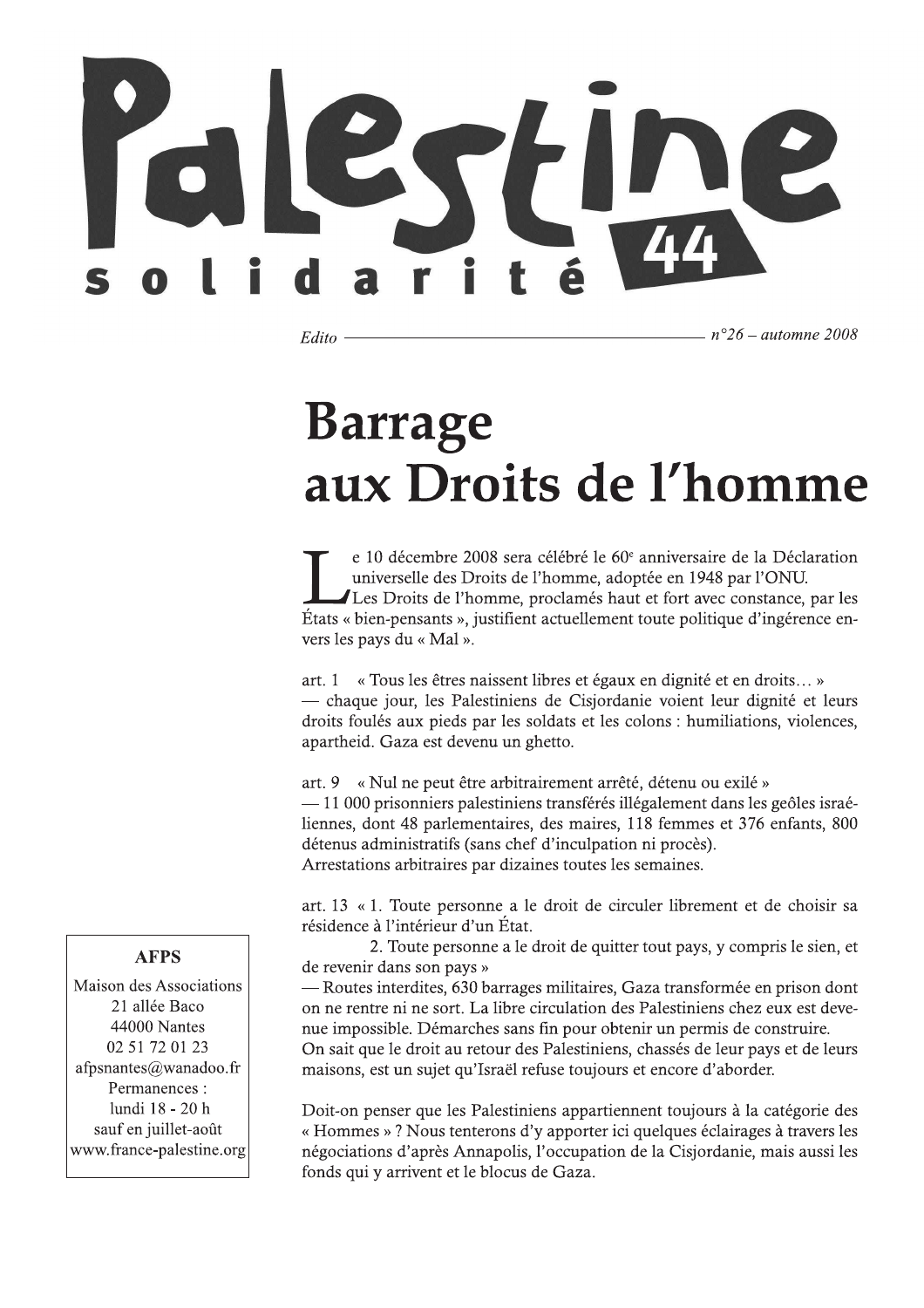# Un an après, que reste-t-il d'Annapolis ?

Annapolis c'était, il y a un an, une conférence<br>Asous l'égide des États-Unis pour un accord prévu fin 2008 nous disait-on. Et Annapolis faisait référence à la feuille de route d'avril 2003 qui promettait un État palestinien pour 2005 ! Qu'en est-il?

### En un an. les faits confirment un marché de dupes

Après avoir déclaré Gaza « entité hostile », M. Olmert lance en janvier 2008 une violente attaque sur Gaza : 150 Palestiniens sont tués. Le 1<sup>er</sup> mars 2008, un nouveau bombardement de l'armée israélienne sur Gaza fait plus de 75 morts civils et provoque une indignation internationale.

Depuis Annapolis, la colonisation israélienne s'accentue : permis de construire multipliés par trois, nombre de check points passant à 650 (en hausse de 8 %). Pendant tout ce temps, les rencontres se poursuivent entre le président palestinien et le Premier ministre israélien...

### La politique israélienne du fait accompli sous couvert de « négociations »

Le gouvernement israélien veut contrôler la totalité du territoire palestinien et y assurer une présence définitive. En dépit du droit international. le "Grand Jérusalem" dont les limites s'étendent de Ramallah à Bethléem est considéré comme partie intégrante d'Israël. La vallée du Jourdain est déclarée zone militaire et les Palestiniens en sont progressivement chassés. Les colons dont le nombre s'accroît régulièrement, sont des supplétifs de l'armée quand ils ne dictent pas leur loi aux soldats. Le territoire palestinien est découpé en minuscules cantons.

Ce n'est pas le changement du Premier ministre qui modifiera cette politique. La seule question en débat dans les milieux politiques israéliens est de savoir s'il y a poursuite d'un « processus de paix » sans fin permettant de gérer le conflit, ou gel de la situation en accordant un « État » palestinien constitués de bantoustans.

### Faire appliquer le droit international

Les nombreuses résolutions de l'ONU non appliquées et l'ensemble du droit international constituent la véritable feuille de route vers la paix : retrait israélien des territoires occupés. démantèlement de toutes les colonies, libération des prisonniers politiques, restitution de Jérusalem-est, démantèlement du mur illégal, droit au retour des réfugiés.

En France, les citoyens le comprennent de mieux en mieux, mais il faut encore mobiliser les responsables politiques à tous les niveaux. Quelques-uns s'engagent dans ce sens à travers la coopération avec la Palestine ou leur prise de position politique. D'autres restent à convaincre qu'Israël est un État comme les autres et qu'il faut mettre fin à l'exception.

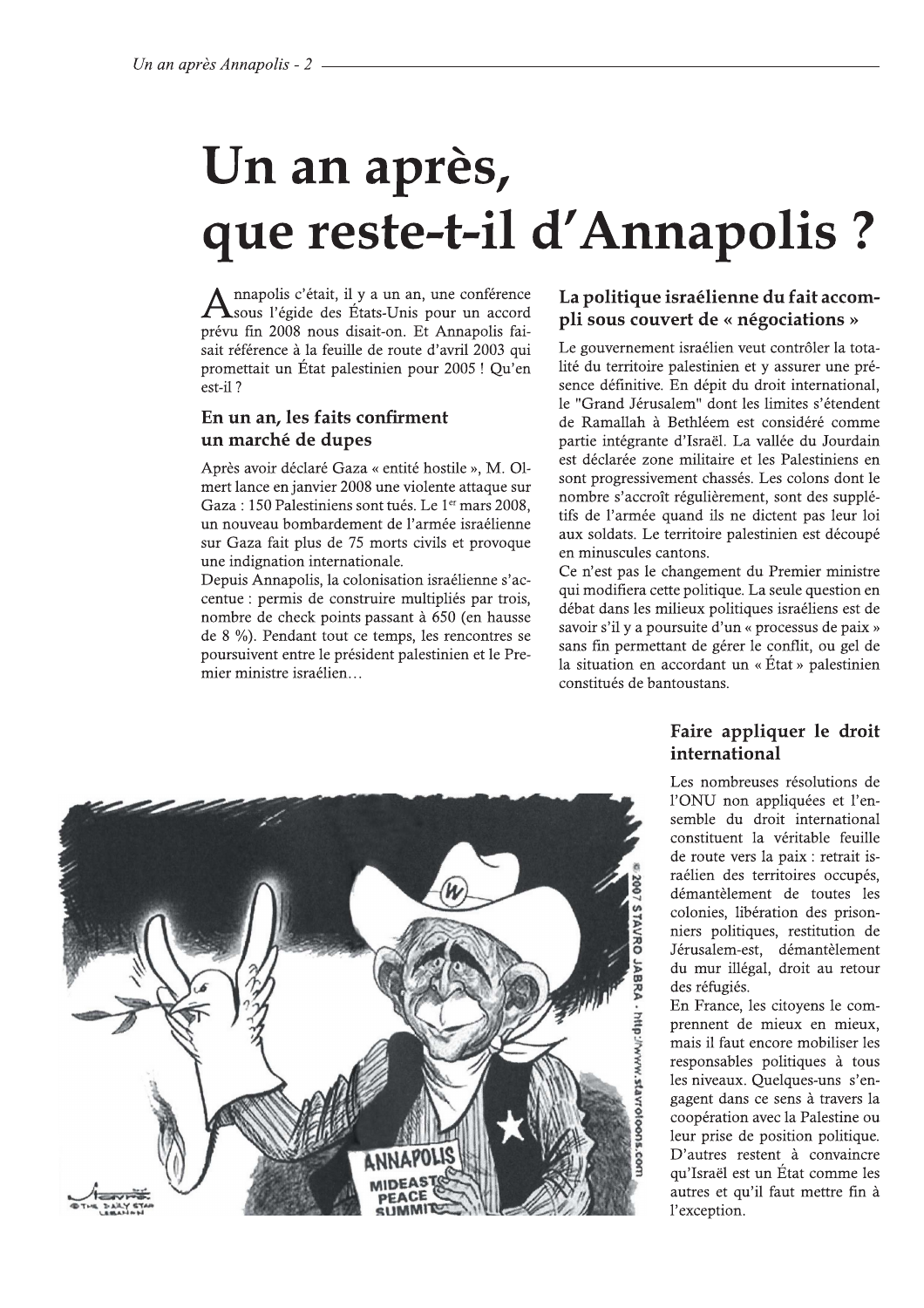## Violences israéliennes

### Les colons redoublent de violence

Les colons les plus ultras redoublent de violence envers les Palestiniens et les militants internationaux.

Le 18 septembre, ils ont assassiné un jeune berger de 18 ans près du village d'Akraba au sud de Naplouse. Puissamment armés, ils terrorisent la population palestinienne à Hébron et dans des petits villages de Cisjordanie occupée, avec destructions d'oliviers pour prendre leur terre.

Ils s'en prennent également à des militants de la solidarité internationale, comme la délégation sud-africaine venue cet été en Palestine, et même à Ze'ev Sternhell, dirigeant israélien de « La paix maintenant », victime d'un attentat.

Ces actes résultent de la politique israélienne qui, contrairement aux promesses de ses dirigeants à Annapolis, intensifie en toute impunité la colonisation en Cisiordanie.

Les paroles de paix de ces dirigeants, relayées par la presse internationale, sont constamment contredites sur le terrain.  $\Box$ 

Sources : B'Tselem (organisation israélienne des Droits de l'homme), PCHR (centre palestinien des Droits de l'homme), site national de l'AFPS.

### L'armée intensifie les incursions

Fin septembre, le jeune Qusaï, 17 ans, est abattu par l'armée israélienne qui avait envahi Bethléem. Il était recherché en tant que membre supposé du Jihad islamique.

De tels actes de l'armée israélienne en Cisjordanie occupée nous sont rapportés chaque semaine. En neuf mois 494 Palestiniens sont tués dont 76 enfants (Le Monde 8/10/08). Cet été : médiatisation pour les 198 prisonniers libérés – la plupart en fin de peine – silence sur les 1 974 qui ont été arrêtés depuis le début 2008.

Au large de Gaza, les bateaux des pêcheurs sont fréquemment la cible des navires de guerre israéliens et ceci, pourtant, en zone de pêche autorisée ! Même la présence de militants des Droits de l'homme sur leurs bateaux, ne leur évite pas les tirs.

 $\Box$ 

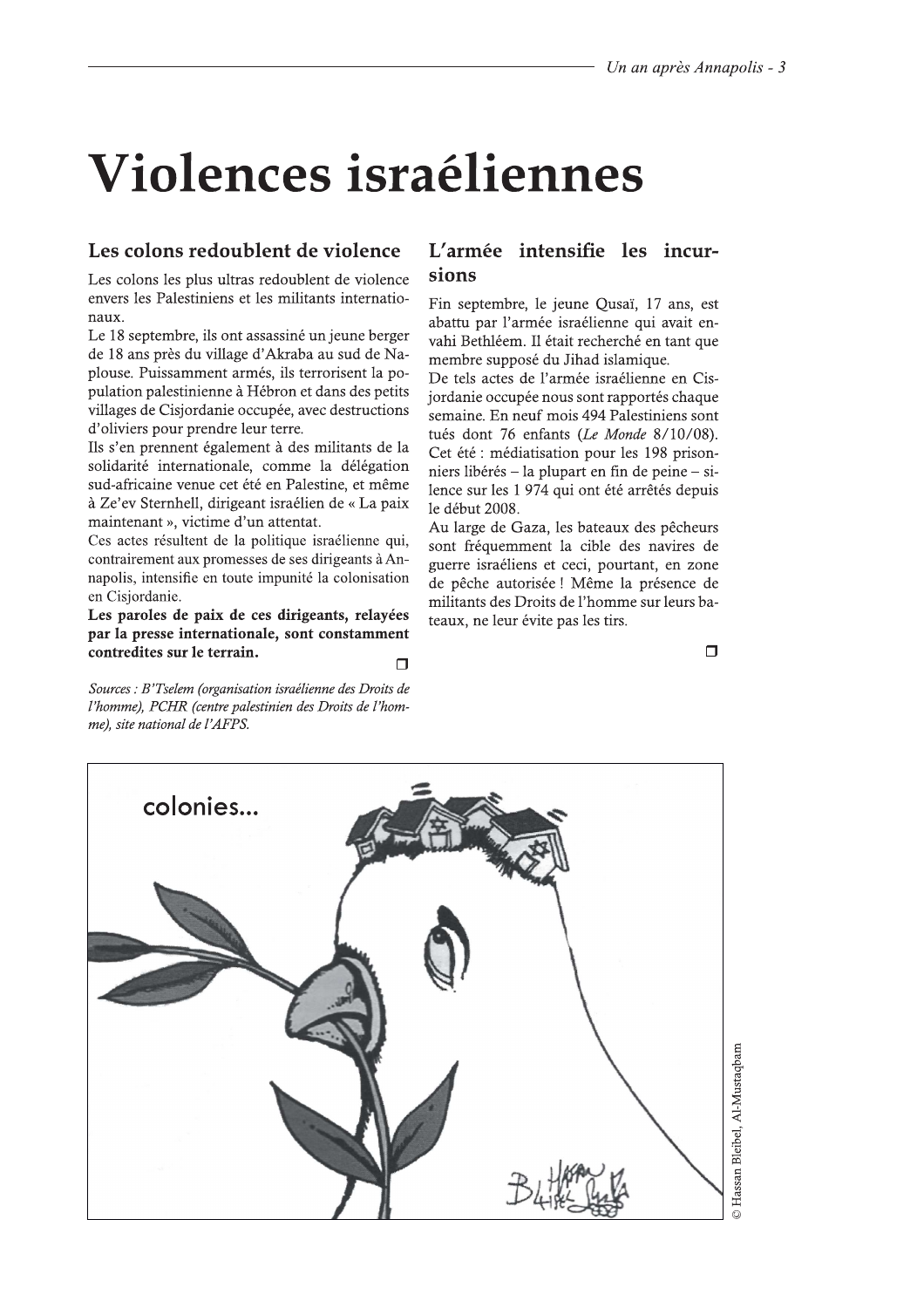## **Quand Ramallah construit** ... Gaza n'a plus de ciment !

« Ramallah, ou la Palestine qui prospère » : titre un article paru dans *Ouest-France* le 8 octobre. On y apprend que « 900 millions de dollars ont été versés, de janvier à juin, pour soutenir le budget de l'autorité palestinienne ». Les constructions, y compris un hôtel de luxe, ainsi que les créations d'entreprises, se multiplient à Ramallah \*. Le taux de création d'entreprises a bondi de 88 %. « Mais la croissance est en trompe l'œil » dénonce un économiste : « Sortez de Ramallah et vous verrez qu'ailleurs on ne construit rien du tout »

Cette aide est le résultat de la Conférence des donateurs de Paris fin 2007 faisant suite à Annapolis. Mais quel jeu joue la communauté internationale en « arrosant » une partie de la Cisjordanie et en laissant se prolonger le blocus inhumain de Gaza? Sans doute ajouter à la division géographique imposée par l'occupant, et renforcer la division Hamas-Fatah.

Pendant ce temps, l'aide alimentaire de base pour Gaza est insuffisante et soumise au bon vouloir israélien. Celui-ci bloque régulièrement les points de passage surtout depuis la victoire électorale du Hamas en janvier 2006.

« Un millier de tunnels alimentent Gaza » titrait Ouest-France le 19 septembre. Environ 6 000 gazaouis creusent et transportent des marchandises, au péril de leur vie : plus de 30 forçats des tunnels sont morts par asphyxie ou éboulements ... et

pourtant ces tunnels sont indispensables pour la survie alimentaire et sanitaire dans cette grande prisonghetto.

L'économie de Gaza est étouffée par Israël avec la complicité de la communauté internationale. Gaza sombre dans la misère.

\* siège de l'Autorité palestinienne.

### La Banque mondiale légitime l'occupation

Très impliquée dans le financement des projets en Cisiordanie et Gaza depuis le début du processus d'Oslo en 1994, la Banque mondiale ne finance plus ceux de Gaza depuis la victoire du Hamas. Le Premier ministre fidèle à M. Abbas - Salam Fayyad, ancien employé de cette Banque – et les donateurs internationaux, ont mis en place plusieurs filtres pour encadrer ces dons.

L'acceptation de projets communs avec Israël et du statu quo politique sont quelques-unes des conditions imposées par les bailleurs, ce qui légitime l'occupation, les colonies, le mur...

La Banque finance aujourd'hui, outre les traditionnels projets de bagnes industriels, le développement de zones industrielles frontalières, ceux liés à l'agro-business dans la vallée du Jourdain et nouvellement dans l'industrie du tourisme. Il accompagne la volonté des bailleurs de disposer de check-points amicaux pour les touristes disposant d'un passeport... légitimant ainsi les checkpoints « inamicaux » pour le reste de la population.

Israël peut y avoir intérêt, en éloignant les regards étrangers de la situation des Palestiniens.

GAZA



D'autre part, la Banque reconnaît certaines revendications israéliennes autour de Béthléem et de Jérusalem-Est, compromettant ainsi explicitement les droits des Palestiniens à leur capitale. Rappelons pour mémoire que l'industrie du touris $me - il n'y a pas si long$ temps florissante  $-$  n'a sombré que du fait de l'occupation...

Tiré d'un article de D. Hammoudeh, publié par ISM le 02.10.08

© Emad Hajjaj, Al-Ghad (Amman)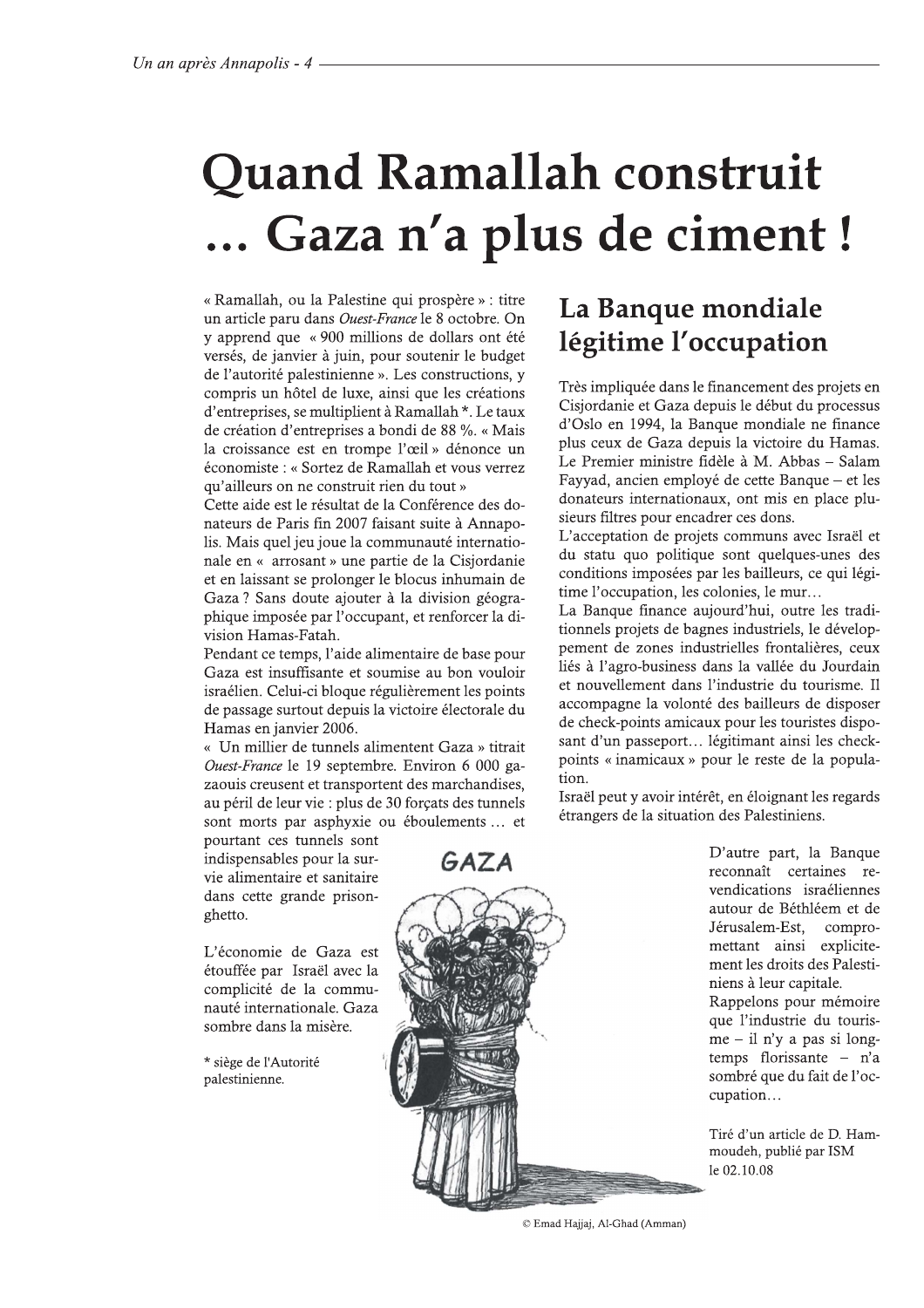## Gaza assiégée, affamée, mais pas complètement coupée du monde...

### Ils ont forcé le blocus

Le 23 août 2008, deux bateaux - le Free gaza et le Liberty – ont réussi à accoster à Gaza, après avoir forcé le blocus maritime et aérien israélien.

Il a fallu deux ans aux 42 passagers pour organiser cette tentative à partir de Chypre. Accueillis par des milliers de Palestiniens venus sur les plages, ces défenseurs internationaux des droits humains sont venus apporter un message simple : « le monde n'a pas oublié les gens de cette terre ; aujourd'hui, nous sommes tous des Gazaouis ».

H. Arraf, palestino-américaine et citoyenne israélienne, déclarait ainsi : « atteindre Gaza aujourd'hui signifie un tel espoir, et l'espoir est ce qui mobilise les peuples où que ce soit ».

P. Larudee, américain du Free Gaza Movement, ajoutait : « nous sommes les premiers, ces derniers quarante et un ans, à entrer à Gaza librement. Mais nous ne serons pas les derniers. Nous appelons le monde à se joindre à nous et à voir ce que nous voyons ».

Quant à J. Halper, coordinateur du Comité israélien contre les démolitions de maison, il affirmait « ce que nous avons fait démontre que les peuples peuvent faire ce que les gouvernements devraient faire. Si les gens se lèvent contre l'injustice, nous sommes sans conteste la conscience du monde ».

 $\Box$ 

### Le Hamas et la reconnaissance d'Israël

Selon Khaled Mechaal, dirigeant du Hamas, en exil en Syrie : « Les Palestiniens qui ont déjà reconnu Israël n'ont toujours pas obtenu d'État. Ils vivent toujours sous un régime d'occupation et leurs terres continuent à être confisquées.

Le Hamas, pour sa part, a très clairement donné son accord pour la constitution d'un État palestinien libre et indépendant, le long des frontières de 1967, sur le territoire de Gaza et de la Cisjordanie.

C'est le maximum qu'en tant que victimes, nous pouvons dire. C'est à l'occupant de répondre d'abord à nos demandes légitimes ».

Extrait d'une interview au Figaro le 6 octobre 2008.

### Gaza : où est la conscience mondiale?

Une pétition est en cours pour la levée immédiate du blocus de Gaza ; vous pouvez la signer sur le site de l'AFPS.

Elle sera adressée au président de la République française et au ministre des Affaires étrangères.

Depuis deux ans, après les élections démocratiques qui ont amené le Hamas aux affaires en Palestine, la bande de Gaza, territoire minuscule, misérable et surpeuplé où vivent - survivent - 1,5 millions de Palestiniens, subit un blocus criminel de la part d'Israël, avec la complicité de la France, de l'UE et des États-Unis.

Décrétée « entité hostile » en septembre 2007 par les autorités israéliennes, une notion qui n'existe pas en droit international, la bande de Gaza subit depuis lors «une guerre sans limites et sans merci». Mais l'État israélien, puissance occupante, se moque bien du droit international, et la « communauté internationale » se contente de déclarations creuses sans jamais envisager la moindre sanction.

Au prétexte de tirs de roquettes artisanales sur le sud d'Israël, l'armée israélienne procède à des attaques extrêmement meurtrières contre la bande de Gaza où de très nombreux civils - dont de nombreux enfants - trouvent quotidiennement la mort (140 personnes ont ainsi été assassinées en une semaine début mars).

Mais pas plus le blocus que les attaques meurtrières n'ont pu venir à bout de l'esprit de résistance des Gazaouis.

La guerre israélienne contre le peuple palestinien, particulièrement meurtrière dans la bande de Gaza, doit cesser.

La France et l'UE doivent accepter les règles de la démocratie, avoir un dialogue avec tous les représentants du peuple palestinien y compris le Hamas.

L'Etat israélien qui refuse de se soumettre au droit international doit être condamné et sanctionné.